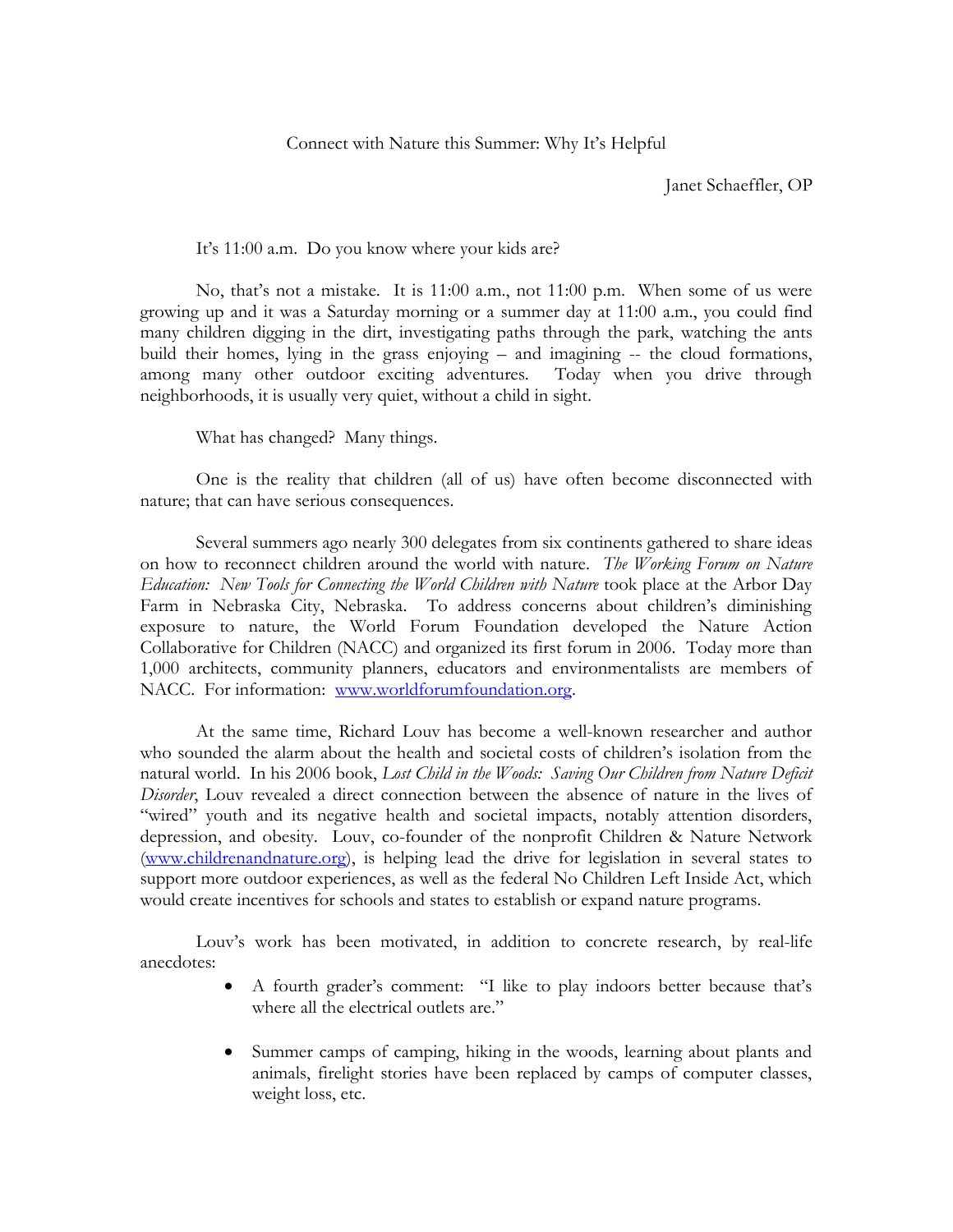- Nature has become something to watch, consume, wear or ignore.
- Commercials showing new cars zooming along in spectacular scenery while the children watch a flipdown video screen inside the car, oblivious to the wonders outside their window.

Why should this concern us as catechists, as Catholic parents – in addition to the health and societal costs to today's generation? Some of the many reasons:

- All of our theologians, including St. Thomas Aquinas, remind us that God has been revealed to us in several ways: through nature, in the Scriptures, and through one another. Before we had the gift of the Scriptures, there was nature. God was first, and is always, revealed, to us through God's marvelous works of creation.
- The experience of taking time to appreciate nature evokes wonder; wonder is the starting point of all prayer.
- Naturalist Robert Michael Pyle has asked, "What is the extinction of a condor to a child who has never seen a wren?" What will happen in our future? Who will take seriously the Catholic social teaching to care for creation if we continue to lose our intimate connection with creation? Children become what they've grown up with. Will they care about creation, be responsible stewards, if there's less and less immersion in it, no time to collect seashells, no leisurely family walks?

Practically what can be done – as individuals, as families – to stay connected with nature, to care for the world, since we are all part of God's one creation? (Brian Swimme, a mathematical cosmologist and coauthor with Fr. Thomas Berry of *The Universe* Story, has remarked, "It's hard to believe that 13.7 billion years of creation has came down to people spending all their time at the mall.") Just a few, of the innumerable things to do:

- Plant more trees and shrubs (using native species). You'll be creating more habitats for birds and wildlife, as well as enjoying, nurturing, protecting nature.
- Read about the environment, ways to appreciate and protect it. Visit Dawn Publishing, [www.dawnpub.com,](http://www.dawnpub.com/) one source for excellent books, such as *All Around Me, I See; When God Made the Tree;* and *Discover the Seasons.*
- Some mealtime (or in the car) sentence completions:
	- $\circ$  To me the earth is
	- o The earth would be beautiful if \_\_\_\_\_\_\_.
	- o We can help save \_\_\_\_\_\_\_\_.
	- o I experience God's presence \_\_\_\_\_\_.
	- o When I am alone with nature \_\_\_\_\_\_.